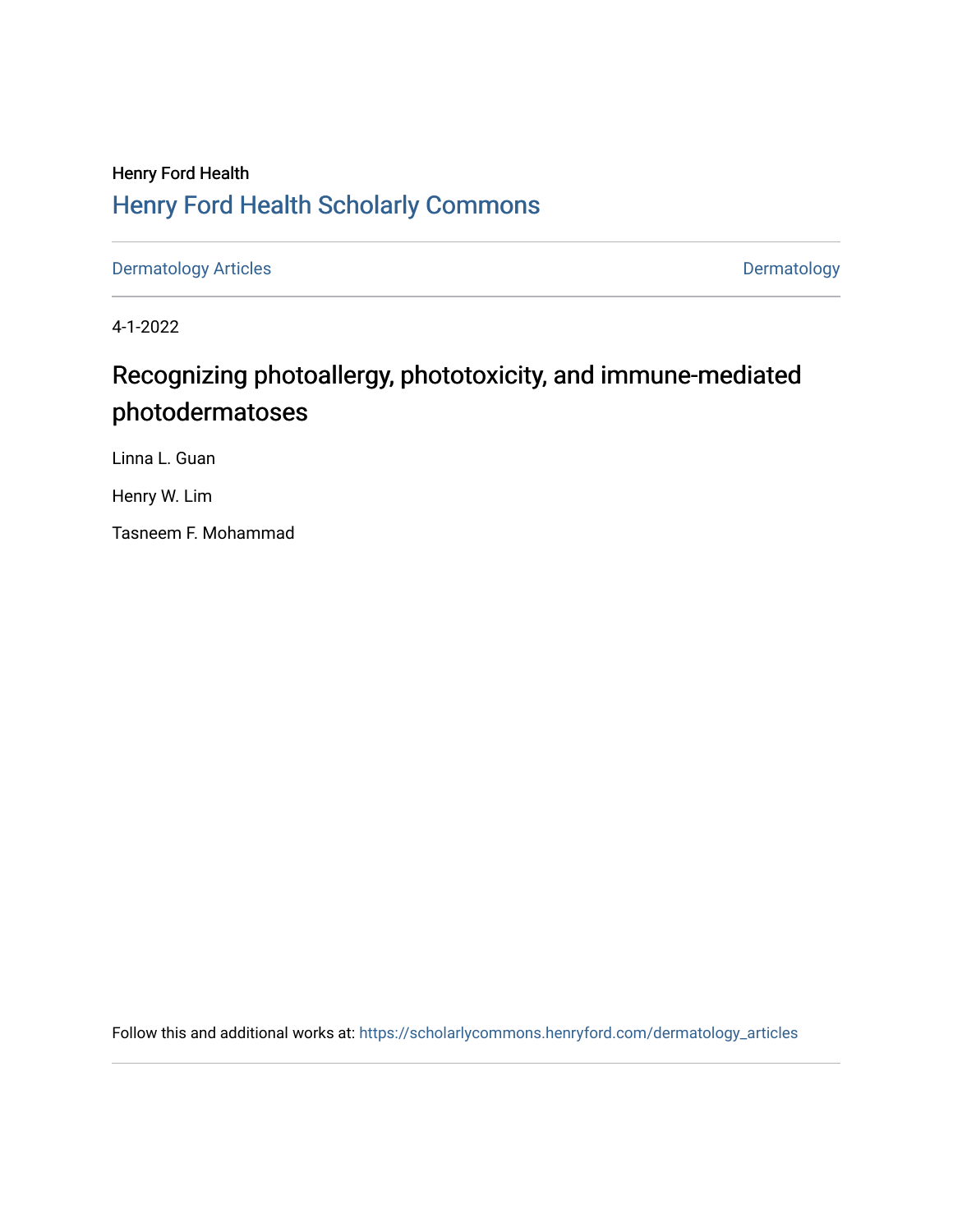## Recognizing photoallergy, phototoxicity, and immune-mediated photodermatoses

#### Linna L. Guan, MD, MS, Henry W. Lim, MD, and Tasneem F. Mohammad, MD Detroit, Mich

Key words: Photoallergy, phototoxicity, photodermatoses, photosensitivity

The term photosensitivity broadly refers to the skin's sensitivity to sunlight. It often presents as a photodistributed rash, affecting the forehead, cheeks, nape of the neck, upper chest, upper back, and extensor arms, with sparing of the nasolabial fold, upper eye-lids, submentum, and postauricular area.<sup>[1](#page-4-0)</sup> Although this definition and clinical presentation are generally accepted, there is a range of photodermatoses with different pathophysiologies. To better understand and treat these photodermatoses, it is important to classify and define them accordingly. In this article, we review the mechanisms and etiologies of selected, more commonly encountered light-mediated skin conditions: phototoxicity, photoallergy, and immune-mediated photodermatoses.

## **PHOTOTOXICITY**

Phototoxicity occurs when exposure to a phototoxic agent and light cause direct cellular injury and necrosis to the skin. When ultraviolet radiation (UVR) comes in contact with a specific phototoxic agent (classically a drug or its metabolites) cytotoxic compounds such as reactive oxygen species and other inflammatory mediators are generated, damaging cellular lipids, proteins, and DNA with associated cell death. $<sup>2</sup>$  $<sup>2</sup>$  $<sup>2</sup>$  UV A (UVA) radiation is</sup> most often responsible for triggering phototoxic reactions, but UV B (UVB) radiation and visible light can also cause phototoxicity.[2](#page-4-1) These reactions typically present as an exaggerated sunburn-like reaction in UVR-exposed areas.<sup>[2](#page-4-1)</sup> Biopsy of affected areas shows keratinocyte necrosis, edema, and lymphocytic and neutrophilic infiltrates.<sup>[2](#page-4-1)</sup>

Drug-induced phototoxicity does not require prior sensitization to the offending drug. Systemic medications are more commonly implicated than topical medications are. Classically, the resultant rash develops within minutes to hours after exposure to light.

<https://doi.org/10.1016/j.jaci.2022.02.013>

There can be a dose-response gradient between the amount of drug consumed and severity of the skin reaction.<sup>[3](#page-4-2)</sup> Because anyone can theoretically be affected, its overall incidence is high when compared with that of true photoallergic reactions.<sup>[2](#page-4-1)[,3](#page-4-2)</sup> However, the diagnosis of a drug-induced phototoxic dermatitis can be challenging and is often reliant on previously reported data on the suspected agent. In a systematic review looking at 240 eligible studies of drug-induced phototoxicity from oral medications, Kim et al found that most drugs implicated as a phototoxic agent were supported by very-low-quality or low-quality evidence, using the Grading of Recommendations, Assessment, Development, and Evaluation approach.<sup>3</sup> In this systematic review, oral medications with stronger evidence include vemurafenib, nonsteroidal anti-inflammatory drugs, and antibiotics (specifically, fluoroquinolones and tetracycline). The most frequently reported drugs were vemurafenib, voriconazole, doxycycline, hydrochlo-rothiazide, amiodarone, and chlorpromazine.<sup>[3](#page-4-2)</sup> It is important to recognize patients who are taking phototoxic drugs before administering phototherapy and obtaining a minimal erythemal dose (MED) when appropriate. In a study of 1125 patients treated with oral methoxsalen photochemotherapy (psoralen plus ultraviolet A therapy) for psoriasis, Stern et al found that patients taking phototoxic agents did not develop increased delayed erythema during the initial clearing phase of treatment.<sup>[4](#page-4-3)</sup> After the clearing phase, however, those who were older than 45 years and taking a phototoxic drug had a 2.3 times greater chance of stopping photo-therapy than did those not taking a phototoxic drug.<sup>[4](#page-4-3)</sup> Similarly, in a study looking at 880 patients getting narrowband UVB therapy, Harrop et al found that patients taking phototoxic medications were more likely to have grade 2 and grade 3 erythema episodes than were patients not taking such medications.<sup>[5](#page-4-4)</sup>

Phototoxic reactions can also occur in response to phototoxic agents that are applied to the skin. Therapeutically, topical psoralen and aminolevulinic acid are used in dermatology for their phototoxic properties in conjunction with exposure to UVA radiation and visible light, respectively, to treat various dermatologic conditions. Plants containing furocoumarins (botanical phototoxic agents) can induce a phototoxicity after topical exposure, which is known as phytophotodermatitis. Plants from the families Umbelliferae, Rutaceae, and Moraceae, such as celery, bergamot orange and lime, and mulberry, respectively, are known to have high levels of furocoumarins and are known to cause phytophotodermatitis in combination with UVR therapy. A thorough history taking can often be invaluable in diagnosing this condition. $<sup>1</sup>$  $<sup>1</sup>$  $<sup>1</sup>$ </sup>

In patients suspected of phototoxic reactions, phototesting is the criterion standard for diagnosis, but it is not widely available. Phototesting is performed by determining the MED by exposing photoprotected areas to increasing increments of UVA and UVB radiation. Reading is performed immediately (for diagnosis of solar urticaria) and at 24 hours. Low MED values at 24 hours would indicate drug-induced phototoxicity.<sup>1</sup> If phototesting is not

From the Photomedicine and Photobiology Unit, Department of Dermatology, Henry Ford Health Systems, Detroit.

Disclosure of potential conflict of interest: H. W. Lim has served as a coinvestigator for studies sponsored by Incyte, L'Oreal, Pfizer, PCOI; served as a consultant for Pierre Fabre, ISDIN, Ferndale, La Roche-Posay, and Beiersdorf; and served as a speaker on general educational session for La Roche-Posay and Cantabria Labs. T. F. Mohammad has served as a subinvestigator for Incyte, Pfizer, Arcutis, Allergan, and Ferndale Laboratories and served as a consultant for Guidepoint. The remaining author declares no relevant conflicts of interest.

Received for publication November 30, 2021; revised January 27, 2022; accepted for publication February 17, 2022.

Corresponding author: Tasneem F. Mohammad, MD, Department of Dermatology, Henry Ford Medical Center-New Center One, 3031 W Grand Blvd, Suite 800, Detroit, MI 48202. E-mail: [tmohamm2@hfhs.org](mailto:tmohamm2@hfhs.org).

J Allergy Clin Immunol 2022;149:1206-9.

<sup>0091-6749/\$36.00</sup>

2022 American Academy of Allergy, Asthma & Immunology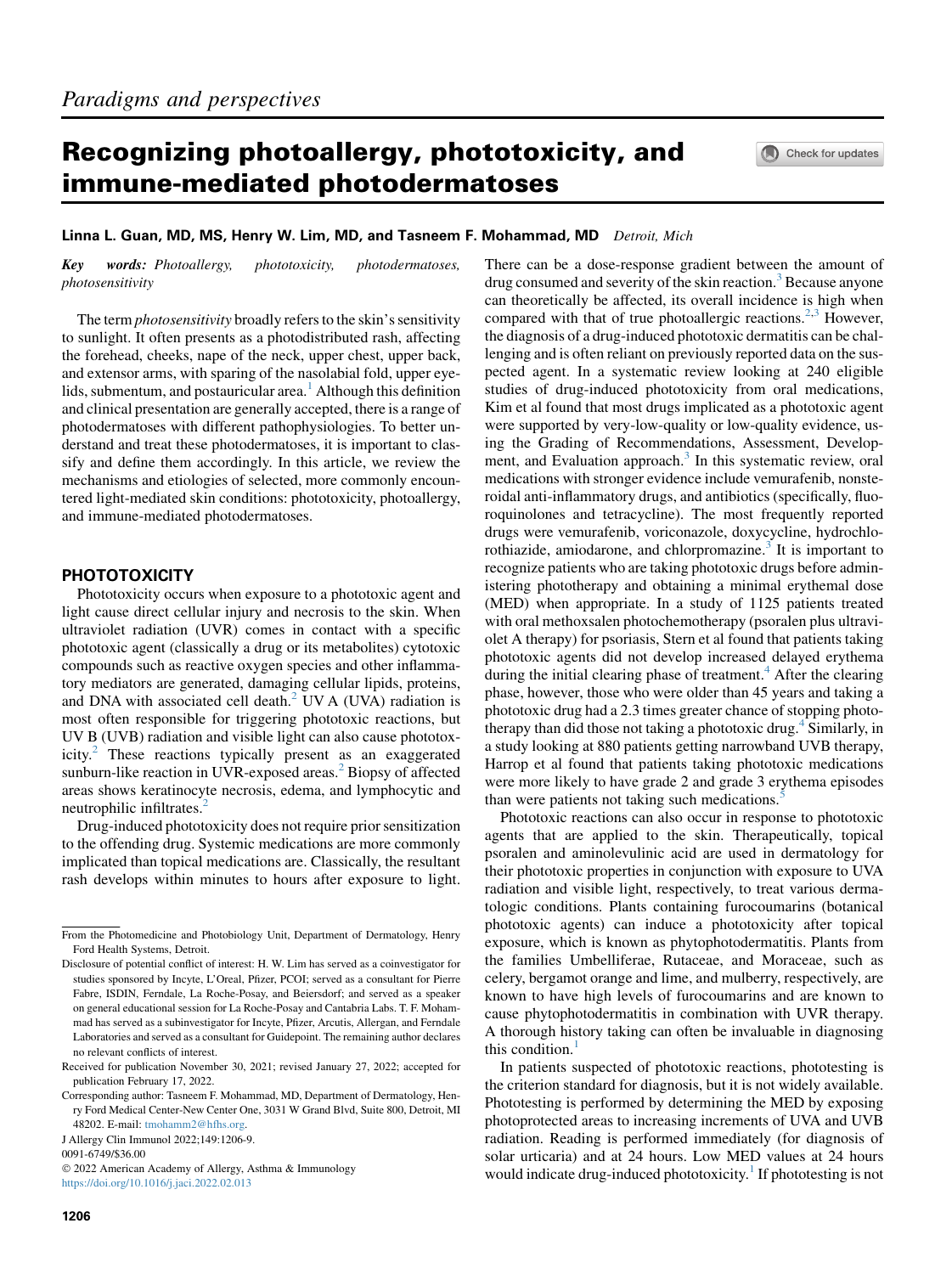<span id="page-2-0"></span>

FIG 1. Schematic depicting mechanism of photoallergy.

<span id="page-2-1"></span>

| <b>TABLE I</b> . List of common photoallergens by class of medications |
|------------------------------------------------------------------------|
|------------------------------------------------------------------------|

| <b>Class of medication</b>     | <b>Systemic agents</b>                                                                                                                                                                                    | <b>Topical agents</b>                                                                                                       |
|--------------------------------|-----------------------------------------------------------------------------------------------------------------------------------------------------------------------------------------------------------|-----------------------------------------------------------------------------------------------------------------------------|
| Antibiotics                    | Dapsone, doxycycline, isoniazid, quinolones, tetracycline                                                                                                                                                 | Bithionol, chlorhexidine, dibromosalicylanilide, fenticlor,<br>hexachlorophene, tetrachlorosalicylanilide                   |
| Other anti-infective<br>agents | Efavirenz, griseofulvin                                                                                                                                                                                   | Acyclovir, bromochlorosalicylanilide, buclosamide,<br>thiobischlorophenol                                                   |
| Psychotropic drugs             | Amitriptyline, chlordiazepoxide, chlorpromazine,<br>clomipramine, citalopram, flupentixol, fluphenazine,<br>fluvoxamine, perazine, paroxetine, perphenazine,<br>sertraline, thioridazine, trifluoperazine |                                                                                                                             |
| Cardiovascular drugs           | Amiodarone, captopril, diltiazem, enalapril, fenofibrate,<br>hydrochlorothiazide, methyldopa, ramipril, quinidine,<br>simvastatin, valsartan                                                              |                                                                                                                             |
| Chemotherapeutic<br>agents     | Tegafur, vandetanib                                                                                                                                                                                       |                                                                                                                             |
| <b>NSAIDs</b>                  | Aceclofenac, benzydamine, celecoxib, diclofenac,<br>ketoprofen, piroxicam, suprofen, tiaprofenic acid                                                                                                     | Benzydamine, diclofenac, ketoprofen, piroxicam                                                                              |
| UV filters                     |                                                                                                                                                                                                           | Avobenzone, cinnamates, dibenzoylmethanes, mexenone, ecamsule,<br>octocrylene, oxybenzone, PABA, salicylates, sulisobenzone |
| Others                         | Quinine, sulfonamides, sulfonylureas                                                                                                                                                                      | Chlorpromazine, dibucaine, fenofibrate, hydrocortisone,<br>sulfonamides                                                     |

Data from Lim et al,<sup>[1](#page-4-0)</sup> Bylaite et al,<sup>7</sup> Greenspoon et al,<sup>[8](#page-4-6)</sup> and Onoue et al.<sup>[9](#page-4-7)</sup> NSAID, Nonsteroidal anti-inflammatory drug; PABA, p-aminobenzoic acid.

available, challenge-rechallenge testing, during which resolution of the cutaneous reaction occurs with withdrawal of the suspected agent and recurrence occurs with its reintroduction, can be confirmatory of a phototoxic reaction.

## **PHOTOALLERGY**

Photosensitizers is a term that covers phototoxic agents and photoallergens. Phototoxic agents (eg, psoralens) induce direct tissue damage in the presence of the action spectrum. In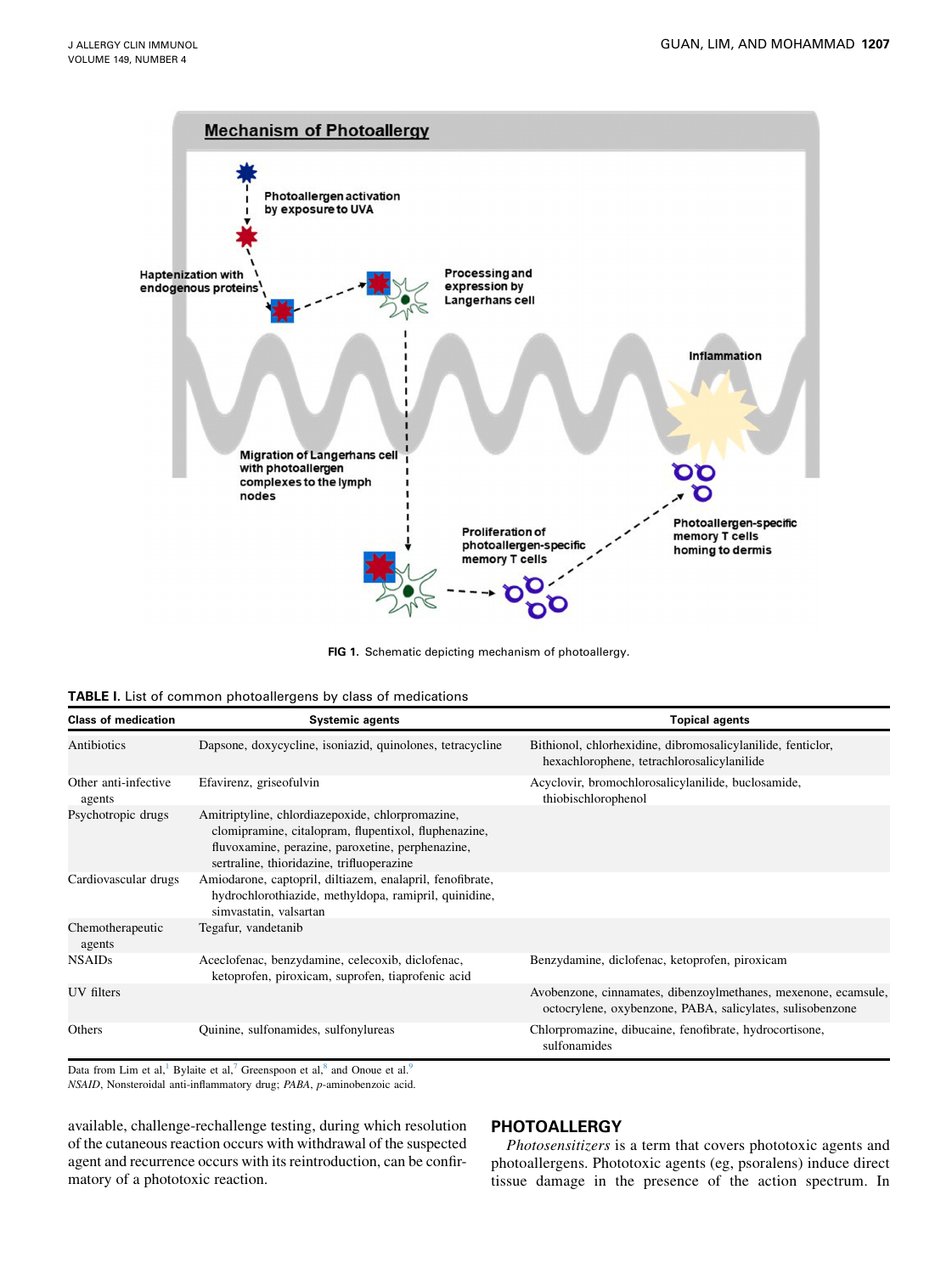#### <span id="page-3-0"></span>TABLE II. Immune-mediated photodermatoses and additional features

| Immune-<br>mediated<br>photodermatosis | <b>Population affected</b>                                                                                                    | Time of onset after<br>sun exposure                                  | <b>Clinical features</b>                                                                                                                                                                                                                                                                                                                                                                     | <b>Histologic features</b>                                                                                                                                                      | Phototesting                                                                        | Proposed pathophysiology                                                                                                                                                                                                                 |
|----------------------------------------|-------------------------------------------------------------------------------------------------------------------------------|----------------------------------------------------------------------|----------------------------------------------------------------------------------------------------------------------------------------------------------------------------------------------------------------------------------------------------------------------------------------------------------------------------------------------------------------------------------------------|---------------------------------------------------------------------------------------------------------------------------------------------------------------------------------|-------------------------------------------------------------------------------------|------------------------------------------------------------------------------------------------------------------------------------------------------------------------------------------------------------------------------------------|
| <b>PMLE/JSE</b>                        | Children and adults:<br>female predominance                                                                                   | Minutes to hours,<br>rarely days after<br>exposure                   | The most common<br>photodermatosis, most<br>commonly presenting in spring<br>and summer, with<br>immunologic tolerance<br>(hardening) as the season<br>progresses; presents as papules,<br>plaques, and vesicles in sun-<br>exposed skin; JSE is a clinical<br>variant found in children that<br>predominantly affects the ears                                                              | Spongiosis, focal edema, with<br>occasional vesiculation and<br>prominent lymphocytic<br>infiltrate with occasional<br>eosinophils and neutrophils                              | Tends to demonstrate<br>normal MED                                                  | Reduced level of<br>photoimmunosuppression<br>leading to enhanced<br>immune response to<br>neoantigens in the skin<br>caused by sun exposure,<br>resulting in a delayed type<br>IV hypersensitivity<br>reaction                          |
| Hydroa<br>vacciniforme                 | Children; male<br>predominance                                                                                                | Hours to a few days<br>after exposure                                | Summer months; discrete<br>erythematous macules that<br>evolve into vesicles and<br>umbilicated papules with crusts<br>and pits and heals with<br>varioliform scarring                                                                                                                                                                                                                       | Intraepidermal multilocular<br>vesicles with hemorrhage and<br>inflammation; epidermal<br>and dermal necrosis and<br>mononuclear cell infiltrate can<br>be seen in late lesions | Often demonstrates<br>decreased MED for<br><b>UVA</b>                               | Pathophysiology is unknown<br>but thought to be<br>associated EBV infection                                                                                                                                                              |
| Actinic prurigo                        | Children: with female<br>predominance,<br>primarily affecting<br>indigenous tribes of<br>North, Central, and<br>South America | Persistent and<br>chronic;<br>exacerbated in<br>the summer<br>months | Associated with<br>HLADRB1*0407; presents<br>with flat, shiny, and polygonal<br>papules coalescing into<br>lichenified plaques on sun-<br>exposed face and extremities;<br>associated with cheilitis,<br>conjunctivitis, and<br>photophobia; leonine facies<br>can develop in chronic and<br>severe disease                                                                                  | Nonspecific; hyperkeratosis,<br>spongiosis, with significant<br>perivascular lymphocytic<br>infiltrate and papillary dermal<br>edema                                            | May be positive for<br>UVA or normal                                                | Autoantigens exposed by UV<br>radiation resulting in<br>delayed type IV<br>hypersensitivity reaction<br>in genetically susceptible<br>individuals                                                                                        |
| Solar urticaria                        | Adults; rarely in<br>children                                                                                                 | Within minutes of<br>sun exposure                                    | Presents as urticarial papules and<br>plaques that resolve <24 hours<br>after withdrawal of sun<br>exposure; can be associated<br>with angioedema and<br>constitutional symptoms such<br>as headache, dizziness, nausea,<br>and wheezing                                                                                                                                                     | Similar to urticaria, with mild<br>dermal edema with sparse<br>perivascular infiltrate with<br>neutrophils, lymphocytes, and<br>eosinophils                                     | Positive for immediate<br>urticarial plaques<br>with UVB, UVA, and<br>visible light | IgE-mediated, immediate<br>type I hypersensitivity<br>reaction to endogenous<br>photoallergen                                                                                                                                            |
| CAD                                    | Adults aged $>50$ years;<br>male predominance;<br>in United States, it is<br>more common in<br>FST types IV and V             | Persistent and<br>chronic with<br>flaring in<br>summertime           | Can be associated with contact<br>allergy or photocontact allergy<br>to Compositae oleoresins<br>(airborne plant allergen);<br>presents as confluent<br>eczematous and lichenified<br>plaques on sun-exposed scalp,<br>face, neck, trunk, and<br>extremities, often with sparing<br>of skin creases and sun-<br>protected skin; consider HIV<br>infection in younger<br>individuals with CAD | Nonspecific spongiosis and<br>acanthosis of the epidermis,<br>with lymphohistiocytic<br>infiltrate; papillary dermal<br>fibrosis in chronic cases                               | Can demonstrate<br>decreased MED for<br>UVA, UVB, and/or<br>visible light           | Similar to PMLE, with<br>reduced level of<br>photoimmunosuppression<br>leading to enhanced<br>immune response to<br>neoantigens in the skin<br>caused by sun exposure,<br>resulting in a delayed type<br>IV hypersensitivity<br>reaction |

Data from Lim et al<sup>[1](#page-4-0)</sup> and Bylaite et al.<sup>7</sup>

CAD, Chronic actinic dermatitis; FST, Fitzpatrick skin type.

contrast, photoallergens undergo activation by UV therapy, typically UVA therapy, and covalently bond with endogenous proteins in a process called haptenization.<sup>[2](#page-4-1)</sup> Once haptenization occurs, these photoallergens are subsequently processed by Langerhans cells in the epidermis, resulting in increased production of IL-1 $\beta$  and increased production of TNF- $\alpha$  by epidermal keratinocytes, promoting the migration of Langerhans cells expressing MHC II–photoallergen complexes to the lymph nodes. In the lymph nodes, these Langerhans cells present their MHC II–photoallergen complexes to naive T cells to produce mature photoallergen-specific memory  $T$  cells.<sup>[2](#page-4-1)</sup> This results in the development of a cell-mediated response following subsequent exposures ([Fig 1](#page-2-0)). The mechanism of photoallergy parallels that of allergic contact dermatitis, but with the requirement of light-induced activation. Therefore, photoallergy classically presents as an eczematous eruption on photoexposed skin. Nonetheless, phototoxicity and photoallergy can

often be clinically difficult to distinguish. Biopsy of the involved skin demonstrates acute spongiotic dermatitis with su-perficial perivascular lymphocytic inflammation.<sup>[2](#page-4-1)</sup>

Given the more selective conditions required to produce a photoallergic reaction, photoallergy is far less common than phototoxicity. Because sensitization is necessary, photoallergy does not occur after the first exposure. Subsequent exposures typically induce a delayed response occurring from hours to several days after exposure.<sup>[2](#page-4-1)</sup> Both topical and systemic agents have been implicated in photoallergy. Topically, nonsteroidal anti-inflammatory drugs and sunscreens have been the main causes of photoallergic contact dermatitis since the  $1980s$ .<sup>[6](#page-4-8)</sup> The most common photoallergen in sunscreens is oxybenzone. Systemically, the implicated classes of medications include antibiotics, cardiovascular drugs, nonsteroidal anti-inflammatory drugs, and psychotropic drugs [\(Table I](#page-2-1)). $1,7-9$  $1,7-9$